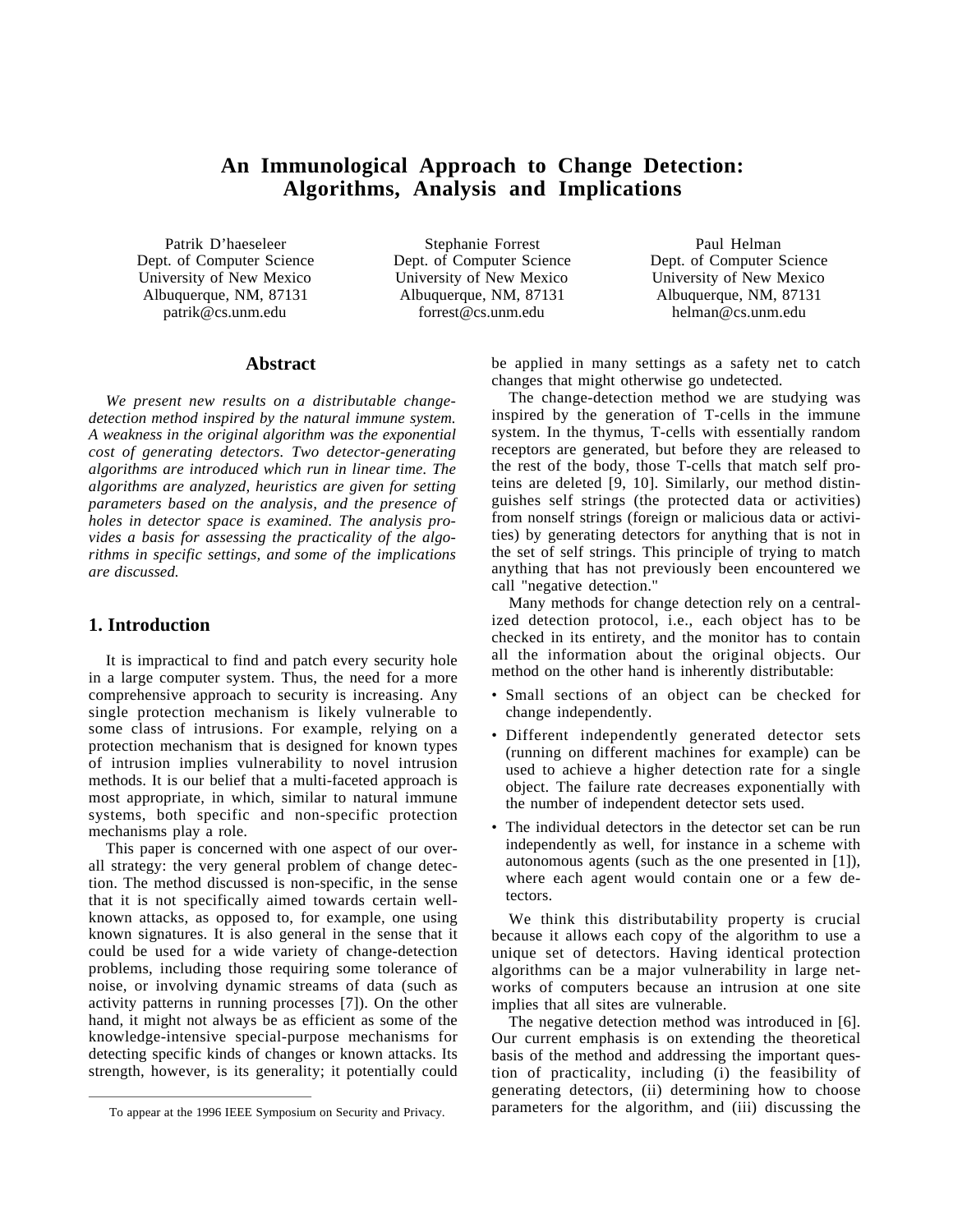implications for real-world problems. This paper presents algorithmic and analytical results that enable us to address these questions. The original algorithm simply generated random detectors and then censored the ones that matched self strings (according to a predefined matching rule). We present two new algorithms, both of which are more efficient at generating detectors. Section 2 gives an overview of these algorithms, their time and space complexity and some of the formulas and parameter bounds derived from them. Section 3 compares results obtained with the different algorithms and formulas, both on randomly generated files and on a real binary file. Section 4 touches on some of the practical issues, including guidelines on applying the method, how to choose the parameters, and the formulas involved. Section 5 presents conclusions and outlines areas for further study.

Currently we restrict ourselves to the case where both self strings and detectors are strings of length *l* over an alphabet of size *m*. In this paper, the alphabet is usually binary (*m*=2). Self consists of an unordered set of these strings (a multiset, because strings can occur more than once). Figure 1 shows the relevant sets of strings and how they relate to each other. The goal of our method is to find a detector set *R* that matches as many of the nonself strings in *N* as possible, without matching any of the self strings in *S*. We define the *failure probability*  $P_f$  as the probability that a random nonself string will not be matched by any of the detectors in *R*. We further



Figure 1: Sets of strings and their relations. String space U and detector space  $U_d$  are drawn separately for clarity, even though  $U=U_d$  for this paper. P is MatchedBy Q iff Q contains all the detectors matching any string in P. Q Matches P iff P contains all the strings matched by any detector in Q. S: self strings; N: nonself strings; C: candidate detectors; R: detector repertoire chosen from C; N´: detectable nonself strings; D: detected nonself strings. Not indicated are the set of holes H=N-N´, and the set of undetected nonself strings F=N´-D.

define the *matching probability P<sup>m</sup>* as the probability that a randomly chosen string and detector match according to the specified matching rule. To simplify the notation, we will write  $N_X$  for the size (i.e. cardinality) |X| of a set of strings *X*. In particular,  $N<sub>S</sub>$  is the size of the self set and  $N_R$  is the detector set size.

## **2. Detector generating algorithms**

This section describes three different algorithms for generating detector sets: the original exhaustive generating algorithm and two new algorithms, based on dynamic programming, which run in linear time with respect to the size of the input. See [6] for an exposition of the exhaustive detector generating algorithm (2.1). For more details on the linear time algorithm (2.2), see [8] and [3]. This last report also covers the greedy algorithm (2.3) and the algorithm for counting the holes (2.4), including some examples and a derivation of the time and space complexities.

#### **2.1. Exhaustive detector generating algorithm**

This algorithm mirrors most closely the generation of T-cells in the immune system. Candidate detectors are drawn at random from  $U_d$  and checked against all strings in *S*. If they fail to match any of the self strings, they are kept as valid detectors. This process of random generation and checking against *S* is repeated until the required number of detectors is generated.

This algorithm requires generating a number of candidate detectors ( $N_{R_0}$ : initial detector repertoire size, before negative selection). that is exponential in the size of self (for a fixed matching probability  $P_m$ ) [2]:

$$
N_{R_0} = \frac{-\ln(P_f)}{P_m \cdot (1 - P_m)^{N_s}}.
$$

For independent detectors, we can approximate the failure probability  $P_f$  achieved by  $N_R$  detectors by:

$$
P_f \approx \left(1 - P_m\right)^{N_R}.\tag{1}
$$

For  $P_m$  sufficiently small and  $N_R$  sufficiently large, this gives:

$$
N_R \approx -\ln\left(P_f\right)/P_m \quad . \tag{2}
$$

The assumption that the detectors are independent is not entirely valid. As  $N<sub>S</sub>$  or  $P<sub>m</sub>$  increases, the candidate detector set (*C* in Figure 1) will shrink., so the detectors chosen become less independent. Overlap among the detectors decreases the amount of string space covered, resulting in a higher failure probability  $P_f$  than (1) would indicate.

The time complexity of this algorithm is proportional to  $N_{R_0}$ , the number of candidate detectors that need to be examined, and  $N<sub>S</sub>$  (because each string may have to be compared against all self strings). Space complexity is determined by  $N<sub>S</sub>$ :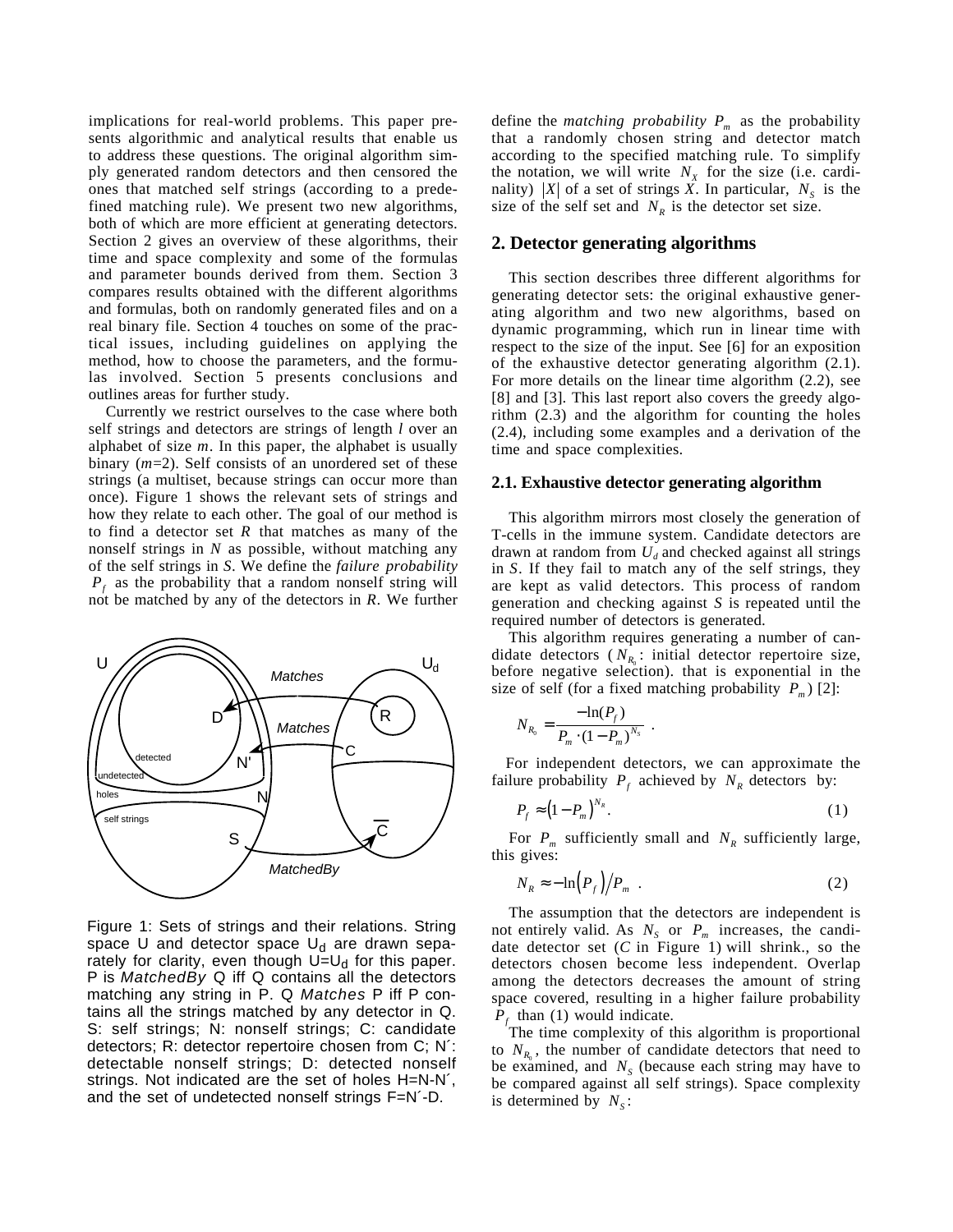time: 
$$
O\left(\frac{-\ln(P_f)}{P_m \cdot (1-P_m)^{N_s}} \cdot N_s\right)
$$

space :  $O(l \cdot N_s)$ .

#### **2.2. Linear time detector generating algorithm**

The generate-and-test algorithm described above is inefficient because most of the candidate detector strings are rejected. However it does work for arbitrary matching rules. For specific matching rules we might be able to find a more efficient detector generating algorithm. Here, we describe a two-phase algorithm for the "r-contiguous-bits" matching rule (two *l*-bit strings match each other if they are identical in at least *r* contiguous positions) that runs in linear time with respect to the size of the input (for fixed matching parameters *l* and *r*). In Phase I, we solve a counting recurrence for the number of strings unmatched by strings in *S* (candidate detectors, set *C* in Figure 1). In Phase II, we use the enumeration imposed by the counting recurrence to pick detectors randomly from this set of candidate detectors.

We will adopt the following notation:

*s* denotes a bit string.

*s*ˆ denotes *s* stripped of its first (leftmost) bit.

 $s \cdot b$ , where  $b \in \{0,1\}$ , denotes *s* appended with *b*. In particular,  $\hat{s} \cdot b$  is *s* stripped of its first bit and appended with *b*.

A *template* of order *r* is a size *l* string consisting of *l-r* "blank" symbols (represented by asterices here) and *r* fully specified contiguous bits. In particular, a template  $t_{i,s}$ , is that template in which the *r* specified bits start at position *i* and are given by the *r*-bit string *s*. For example, with  $l=6$ ,  $r=3$ ,  $s=010$ :  $t_{2s}=100*$ .

A string (or template) *matches* a string if they are identical (no blanks) in at least *r* contiguous positions.

A right (left) *completion* of a template *t* is that template with all the blanks to the right (left) replaced by bits. For example: \*01011 is a valid right completion for \*010\*\*.

 $(a,b]$  stands for the integer interval  $(a+1)...b$ .

#### **Phase I: Solving the counting recurrence**

For bit strings *s* of length *r* and for  $1 \le i \le (l - r + 1)$ , let  $C_i[s] =$  the number of right completions of  $t_{i,s}$ unmatched by any string in *S*. Each entry  $C_i[s]$  in the array corresponds to an order  $r$  template  $t_{i,s}$ , i In essence, these templates enumerate all the possible ways two strings can match each other over *r* contiguous bits. In particular, for  $i=l-r+1$ ,  $t_i$ , consists of  $l-r$  blanks, followed by *r* consecutive bits. There are no blanks to the right, so the only right completion of such a template is the template itself. Therefore  $C_{l-r+1}[s]$  will be zero if the template  $t_{l-r+1,s}$  is matched in S, one otherwise:

$$
C_{l-r+1}[s] = \begin{cases} 0, & \text{if } t_{l-r+1,s} \text{ is matched in } S \\ 1, & \text{otherwise} \end{cases}
$$

For  $1 \le i \le (l - r + 1)$ , we can calculate the number of unmatched right completions based on the number of unmatched right completions at  $i+1$ . If  $t_i$ , is directly matched in S,  $C_i[s]$  is zero. Otherwise, we can subdivide the right completions of  $t_{i,s}$  into those with a 0 bit directly following the *r* significant bits of *s*, and those with a 1 bit there. These are exactly the number of right completions for  $\hat{s} \cdot 0$  and  $\hat{s} \cdot 1$  respectively:

 $C_i[s] = \begin{cases} 0, & \text{if } t_{i,s} \text{ is matched in } S \\ C_i \text{ and } C_i \text{ is 0} \\ C_i \text{ is 0} \end{cases}$  $C_{i+1}[\hat{s}.0] + C_{i+1}[\hat{s}.1]$ , otherwise  $\left\{ \right.$ 

For example, with  $l=6$ ,  $r=3$ , suppose  $s_1 = 110100$  is one of the strings in S, then the following templates are directly matched by this string:  $110***$ ,  $*101**$ , \*\*010\* and \*\*\*100. Therefore,  $C_I[110] = C_2[101] =$  $C_3[010] = C_4[100] = 0$ . Suppose string  $s_2 = 100101$  is also in S. The template \*\*110\* is not directly matched by  $s_1$  nor  $s_2$ . However, because both \*\*\*100 and \*\*\*101 are matched in S (by  $s_1$  and  $s_2$  respectively), \*\*110\* will not have any unmatched right completions either:  $C_3[110] = C_4[100] + C_4[101] = 0$ . This can easily be verified: \*\*110\* has two right completions: \*\*1100 and \*\*1101. The first one is matched by  $s_1$ , the second by  $s_2$ .

#### **Phase II: Generating strings unmatched by** *S*

Note that as the recurrence progresses from column  $C_{l-r+1}$ [.] of the *C* array to column  $C_2$ [.], the remaining blanks in the right completions are gradually filled up, and for *C*<sup>1</sup> [.], the right completions are fully specified *l*bit strings. Therefore,  $C_1[s]$  denotes the number of unmatched *l*-bit binary strings starting with the *r*-bit binary string *s*. The total number of strings unmatched by *S* is

$$
T=\sum_{s}C_{1}[s].
$$

 $C_1$ [.] can be viewed as a partitioning of the space of unmatched strings into partitions of size  $C_1[s]$  for each initial *r*-bit string *s*. Of all the unmatched strings starting with *s*, we know that  $C_2[\hat{s}.0]$  have a 0 bit next, while  $C_2$ [ $\hat{s}$ .1] have a 1 bit next, so  $C_2$ [.] can be viewed as a further partitioning of this space. Similarly for  $C_3$ [.] to  $C_{l-r+1}$ [*.*]. After partitioning according to  $C_{l-r+1}$ [*.*], each partition consists of one single *l*-bit string. We can therefore impose an explicit numbering from 1 to *T* on the unmatched strings, based on the natural order of bit strings. Given this explicit numbering, we can generate  $N_R$  random integers in  $\{1..T\}$  and retrieve the corresponding strings. For a number  $k \in \{1..T\}$ , we find the  $k^{\text{th}}$  unmatched string  $u_k$  in the following way:

First, do a binary search on  $C_1$ [.] to find  $s_1$  such that

$$
P_1 = \sum_{s < s_1} C_1[s] < k \leq Q_1 = \sum_{s \leq s_1} C_1[s] \, .
$$

All unmatched strings in  $(P_1, Q_1)$  have  $s_1$  as their leading *r* bits. The string  $u_k$  we are looking for is in the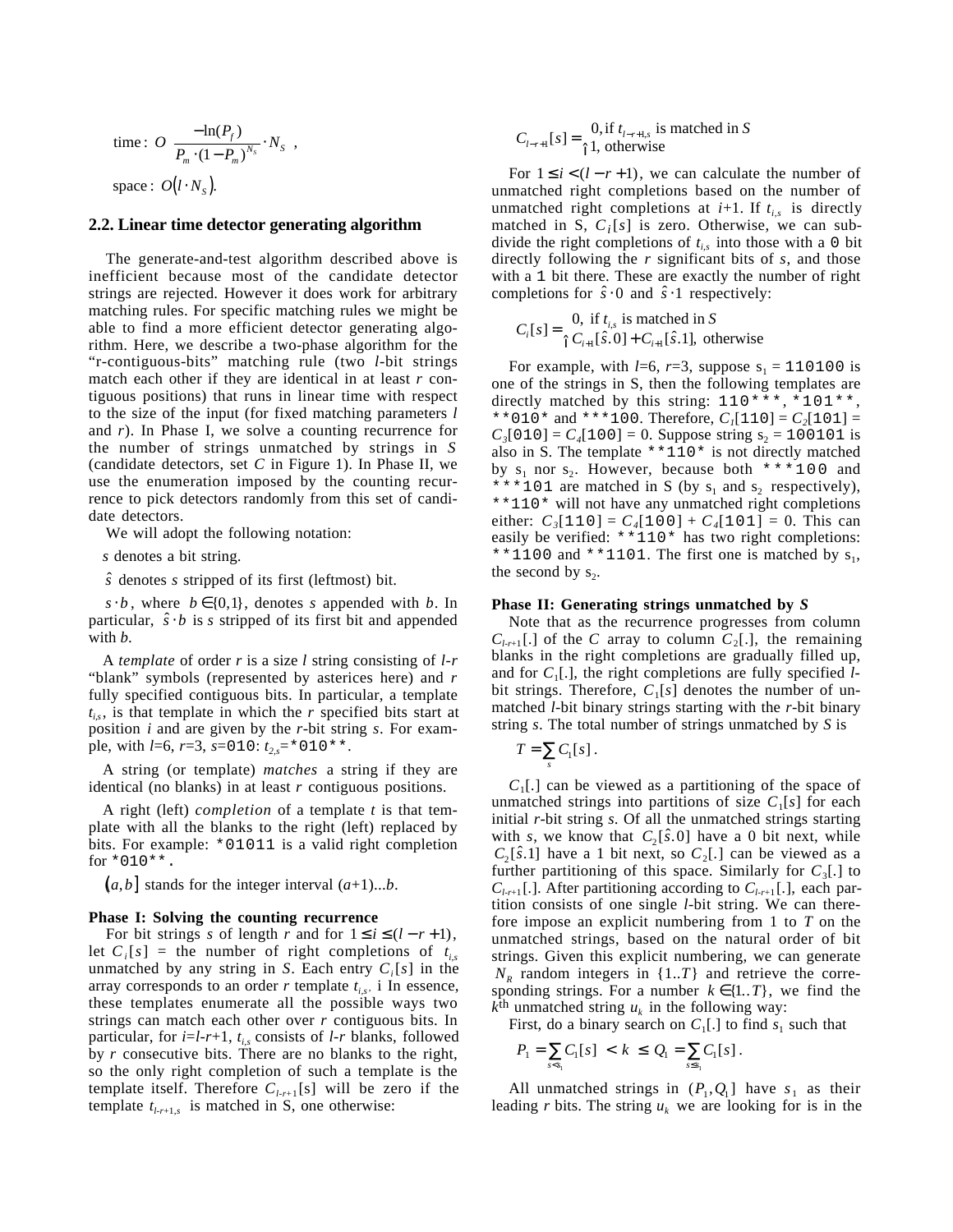partition of unmatched strings numbered  $(P_1+1)...Q_1$ , therefore the first *r* bits of  $u_k$  are given by  $s_1$ .

Now we can determine for each  $i = 2...(l - r + 1)$  the bit at position  $(r+i-1)$  of  $u_k$ , by checking in which partition *k* falls. For example, to determine the bit at position r+1, we can partition the interval further into  $(P_1, P_1 + C_2[\hat{s}_1, 0]]$  and  $(P_1 + C_2[\hat{s}_1, 0], Q_1]$ , corresponding to the strings with either a 0 or 1 bit coming next. We add a bit  $b_1=0$  if k is in the first interval,  $b_1=1$  bit if k is in the second one. We then set  $P_2$  and  $Q_2$  using:

and

 $\left\{ \right.$ 

$$
Q_i = \begin{cases} P_{i-1} + C_i[\hat{S}_{i-1}, 0], & \text{if } b_{i-1} = 0\\ Q_{i-1}, & \text{if } b_{i-1} = 1 \end{cases}
$$

 $P_{i-1} + C_i$  [ $\hat{s}_{i-1}$ .0], if  $b_{i-1} = 1$ 

 $P_i = \begin{cases} P_{i-1}, & \text{if } b_{i-1} = 0 \\ P_{i-1} + C_{i-1} & \text{if } 0 \end{cases}$ 

Let  $s_2 = \hat{s}_1 \cdot b_1$ , *k* is now in the interval  $(P_2, Q_2)$ , which we can split up into intervals  $(P_2, P_2 + C_3[\hat{s}_2, 0])$ and  $(P_2 + C_3[\hat{s}_2, 0], Q_2]$ . Bit  $b_2$ , will be determined by whether *k* falls in the first or second interval. Further bit positions of  $u_k$  are determined similarly.

The principle data structure used in this algorithm consists of the large  $(l - r) \times 2^r$  *C* array representing all the possible ways two strings can match over  $r$  contiguous bits. This has an impact on the time and space complexity of the algorithm:

time: 
$$
O((l-r) \cdot N_s) + O((l-r) \cdot 2^r) + O(l \cdot N_R)
$$
,  
space:  $O((l-r)^2 \cdot 2^r)$ .

The above algorithm runs in time linear in the size of the self set and detector set (for given parameters *l* and *r*). This is in contrast to the exhaustive detector generating algorithm, which ran in time exponential to the size of the self set, but required essentially only constant space. The linear time algorithm still requires time and space exponential in the length *r* of the matching region, which may present a problem if we need to choose long strings (*l*) and matching regions (*r*).

#### **2.3. Greedy detector generating algorithm**

We can achieve a better coverage of the string space with the same number of detectors (or a smaller detector set for the same amount of coverage) by not selecting the detectors at random, but placing them as far apart as possible. The greedy algorithm we developed tries to do exactly that. At each step it picks one of the detectors that will match as many as possible of the as yet unmatched nonself strings.

To construct the *C* array in Phase I of the previous algorithm we chose to examine the strings from right to left (from  $C_{l-r+1}$ [.] to  $C_1$ [.]). We can also go through the strings from left to right, constructing a second array *C´* starting at  $C<sub>1</sub>[.]$  and calculating the following levels using a similar recurrence relation as for *C*. Because  $C<sub>i</sub>[s]$  represents the number of nonmatching right com-

pletions for template  $t_{i,s}$  and  $C^{'}_{i}[s]$  the number of nonmatching left completions,  $D_i[s] = C_i[s] \times C'_i[s]$  represents the number of unmatched fully specified bit strings corresponding to this template.

If a given template has a zero entry in *D*, we know that all strings containing that template will match some string in *S*. Conversely, if we restrict ourselves to picking templates with nonzero entries in *D* when constructing bit strings, we know those strings will not be matched by any string in *S*.

## **Phase I:** Generate  $D$  arrays:  $D_{\scriptscriptstyle S}$  and  $D_{\scriptscriptstyle R}$

The algorithm uses two different *D* arrays, called  $D<sub>S</sub>$ and  $D_R$ , the first one based on the self set S and the second one based on the current state of the detector set R. The *D<sup>S</sup>* array tells us which templates we are allowed to choose from when constructing detectors. We will call the templates that have nonzero entries in this  $D<sub>S</sub>$ array *valid detector templates*.

#### **Phase II: Generating strings unmatched by** *S*

The second array  $D_R$ , based on the current detector set *R*, will indicate how many strings for each template are not yet matched by the previously generated detectors. For each new detector to be generated, we then try to select the templates matching the most unmatched strings. We have to update this array  $D_R$  each time a new detector is generated, so it will generally be cheaper to just keep the  $C_R$  and  $C_R$ <sup>*R*</sup> arrays around and update these incrementally. Because we begin with *R* being empty, we can initialize  $C_R$  and  $C_R$  with their maximum values:  $C_{R,i}[s] = 2^{(i-r+1-i)}$  and  $C'_{R,i}[s] = 2^{(i-1)}$ (corresponding to  $D_{R,i}[s] = 2^{(l-r)}$ ).

For each new detector, we search through  $D_R$  for the valid detector template with the largest entry. If there is a tie between templates, we choose one at random. Starting from this template, we then traverse the *D<sup>R</sup>* array to the left and to the right, each time choosing to add a 0 or 1 bit to the starting template depending on which represents the template with the highest number of strings not yet matched by *R* (while still restricting ourselves to valid detector templates). Next, we have to update the  $C_R$  and  $C_R$ <sup>*R*</sup> arrays to reflect that a new detector has been added to *R*. We can do this incrementally, by setting those entries in  $C_R$  and  $C_R$  to zero that directly match the detector, and recalculating the appropriate entries.

We repeat this process of picking a detector and updating  $C_R$ ,  $C_R$  and  $D_R$  until all valid detector templates have zero entries in  $D_R$ . At that point, for any template that is not in *S* there are no more strings that have not yet been matched by a detector, i.e., we have covered all strings that *can* possibly be covered by detectors. We call this a *complete* detector repertoire.

This algorithm also has the attractive property that we can keep a running count of the number of nonself strings that are still unmatched by any detector. For a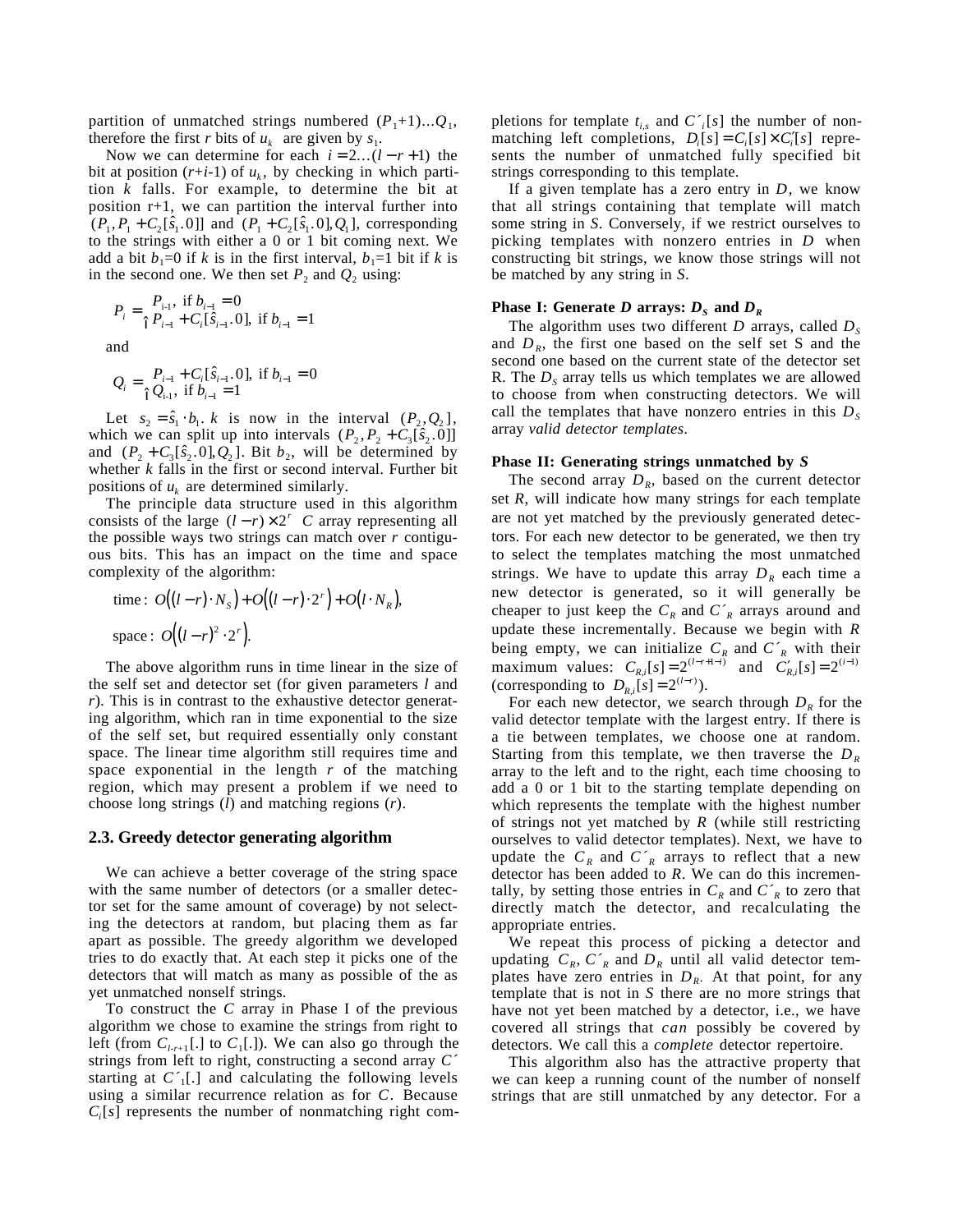given acceptable failure probability  $P_f$  we can simply keep generating detectors until we reach the corresponding number of unmatched nonself strings (or until we run out of candidate detectors, which would mean that there are too many holes to be able to reach the desired  $P_f$ ).

At best, we can spread the detectors apart such that no two detectors match the same nonself string. This gives us an absolute lower bound on the number of detectors needed [12]:

$$
N_R \ge \left(1 - P_f\right) \bigg/ P_m \,. \tag{3}
$$

Looking at the structure of the template array we can get another estimate for *N<sup>R</sup>* . Each detector generated matches one of the  $2<sup>r</sup>$  templates in each of the  $(l-r)$ columns of the template array, and sets the corresponding count there to zero. We can zero out all the entries in a column with at most  $2<sup>r</sup>$  detectors:

 $N_R \leq 2^r$ .

This formula does not take into account the entries in the template array already zeroed out by matching self strings. If we assume the self strings are independent, each template has a chance  $(1 - 2^{-r})^{N_s}$  of not matching any of the  $N<sub>S</sub>$  self strings. The estimate for  $N<sub>R</sub>$  then becomes:

$$
N_R \propto 2^r \cdot \left(1 - 2^{-r}\right)^{N_S} \tag{4}
$$

Because we need to update the template array each time a new detector is generated, the time complexity is quite a bit higher than for the previous algorithm, although the space complexity is of the same order:

time: 
$$
O((l-r) \cdot 2^r \cdot N_R)
$$
,  
space:  $O((l-r)^2 \cdot 2^r)$ .

## **2.4. Counting the holes**

Even though the above algorithm is capable of constructing a complete detector repertoire, this does *not* necessarily mean it can construct a detector set capable of recognizing all non-self strings, i.e., all strings not in S. Depending on the matching rule used and the strings in *S*, there may be some nonself strings, called "*holes,*" for which it is impossible to generate valid detectors. For example, if *S* contains two strings  $s_1$  and  $s_2$  that match each other over  $(r-1)$  contiguous bits, they can induce two other strings  $h_1$  and  $h_2$  that cannot be detected because any candidate detector would also match either  $s_1$  or  $s_2$ , as shown below:

$$
s_1: a_1...a_k b_{k+1}...b_{k+r-1} c_{k+r}...c_l
$$
  
\n
$$
s_2: a'_1...a'_k b_{k+1}...b_{k+r-1} c'_{k+r}...c'_l
$$
  
\n
$$
h_1: a_1...a_k b_{k+1}...b_{k+r-1} c'_{k+r}...c'_l
$$
  
\n
$$
h_2: a'_1...a'_k b_{k+1}...b_{k+r-1} c_{k+r}...c_l
$$

where  $a_i$ ,  $a'_i$ ,  $b_i$ ,  $c_i$ , and  $c'_i$  are single bits.

A similar argument shows that we also can have holes using a Hamming distance matching rule (where two strings match if their Hamming distance is less than or equal to a fixed radius *r*). In fact, almost all practical matching rules with a fixed matching probability can be expected to exhibit holes [4, 5]. However, we can eliminate holes altogether by choosing a matching rule with a variable matching radius, such that potential holes are filled by detectors with high specificity.

Because holes will never be detected by any detector, they imposes a lower bound on the failure probability  $P_f$  we can achieve, whether we use a single set of detectors or several independent detector sets generated for the same matching rule. It is therefore advisable in a distributed setting to choose a different matching rule (or simply different parameters) for each machine, so each will have a different set of holes which are likely covered by some other machines. On the other hand, we can take advantage of the position of these holes to provide a certain level of noise tolerance in our detection method: because holes are close to self strings, we might not really care if they go undetected. Many other change-detection algorithms (such as checksums and message digests) are sensitive to any change in the data and therefore not applicable when a certain amount of noise tolerance is required.

Running the greedy algorithm until all valid detectors have been used up would tell us exactly how many nonself strings cannot be detected. In [3] we developed a more efficient algorithm for counting the exact number of holes, similar to the way the number of detector strings not matched by S are counted in the linear time algorithm. Its space and time complexities are similar:

time: 
$$
O((l-r) \cdot N_s) + O((l-r) \cdot 2^r)
$$
,  
space:  $O((l-r)^2 \cdot 2^r)$ .

The reasonably short running time makes this a useful tool in discovering appropriate settings for the *l* and *r* parameters of the matching rule. At the very minimum, we want the number of holes  $N_H$  to be small enough to allow the desired failure probability  $P_f$ :  $N_H \le P_f \cdot 2^l$ . If we stick close to this upper bound on the allowed number of holes, almost all valid detectors will be needed to cover the very last nooks and crannies of the detectable nonself string space. If the number of holes is much smaller than this, we may need substantially fewer detectors for the same  $P_f$ . The smaller the fraction of non-zero entries there are in the template array, the more holes there will be (because holes consist solely of templates that have zero entries in the template array). The template array becomes sparse if  $N_s$  >> 2<sup>*r*</sup>, because each of the  $N_s$  self strings can match one of the  $2^r$  templates. In order to get only a small number of holes, we may want to use

$$
N_s \le 2^r \tag{5}
$$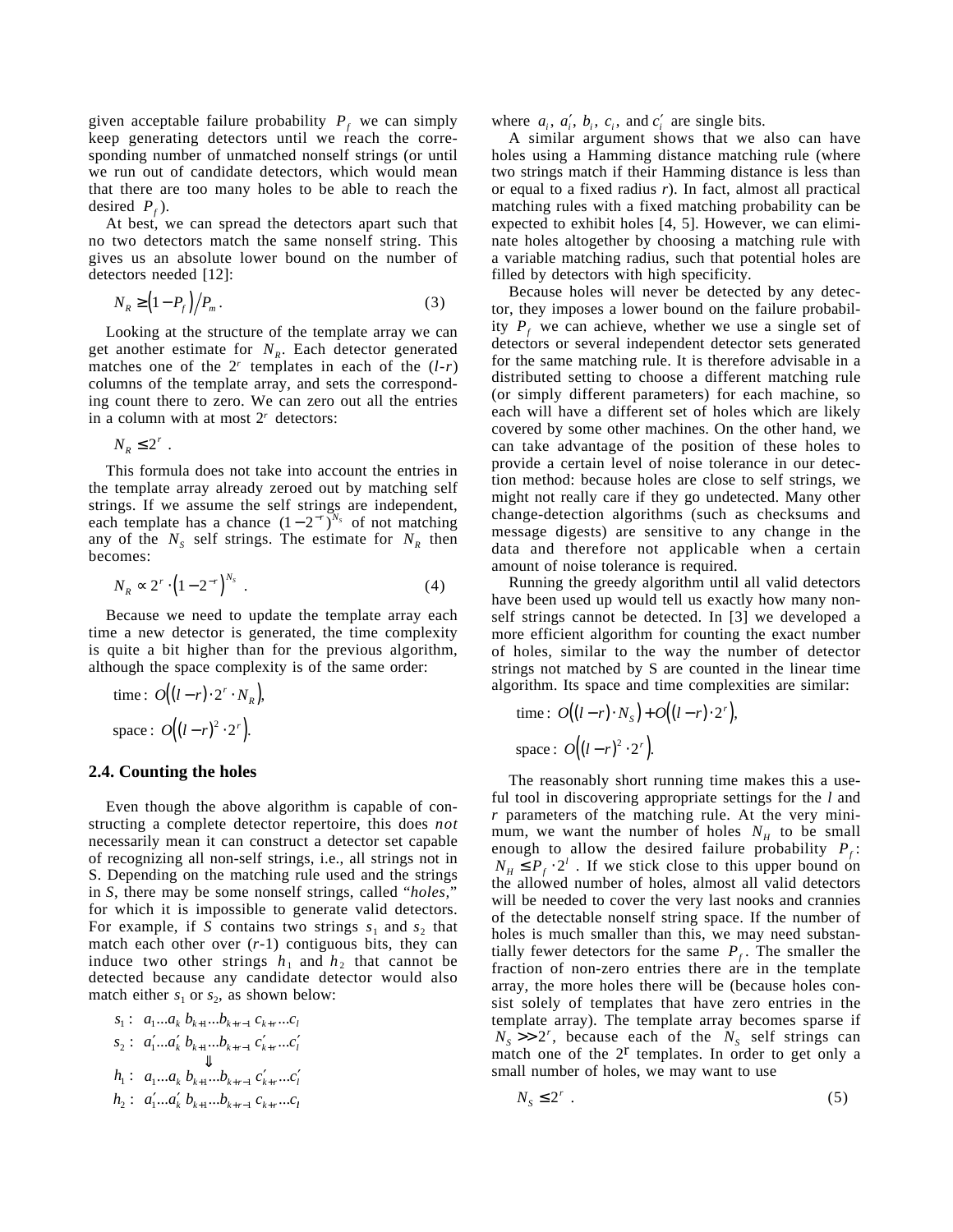|         |             |     |     |         | indep.        | greedy   | estimate | greedy        | optimal       | entropy       | number       |
|---------|-------------|-----|-----|---------|---------------|----------|----------|---------------|---------------|---------------|--------------|
| $L_{S}$ | $N_{\rm s}$ |     | r   | $P_{m}$ | $P_{f} = 0.1$ | complete | complete | $P_{f} = 0.1$ | $P_{f} = 0.1$ | $P_{f} = 0.1$ | of holes     |
| (a)     | (b)         | (c) | (d) | (e)     | (f)           | (g)      | (h)      | (i)           | (i)           | (k)           | (1)          |
| 500B    | 250         | 16  | 10  | 0.00391 | 589           | 793      | 802      | 374           | 230           | 52            | 634          |
|         |             |     | 9   | 0.00879 | 262           | 320      | 314      | 212           | 102           |               | 4438         |
|         |             |     | 8   | 0.01953 | 118           | 88       | 96       | $(*)$         | 46            |               | 21076        |
| 1KB     | 250         | 32  | 11  | 0.00562 | 410           | 1796     | 1813     | 313           | 160           | 26            | 2649         |
|         |             |     | 10  | 0.01172 | 196           | 821      | 802      | 153           | 77            |               | 24911        |
|         |             |     | 9   | 0.02441 | 94            | 378      | 314      | 76            | 37            |               | 2150714      |
|         |             |     | 8   | 0.05078 | 45            | 89       | 96       | $(*)$         | 18            |               | 5.1815e+08   |
|         | 500         | 16  | 11  | 0.00171 | 1347          | 1610     | 1604     | 829           | 526           | 104           | 882          |
|         |             |     | 10  | 0.00391 | 589           | 632      | 628      | 445           | 230           |               | 3854         |
|         |             |     | 9   | 0.00879 | 262           | 155      | 193      | $(*)$         | 102           |               | 24937        |
| 2KB     | 500         | 32  | 12  | 0.00269 | 856           | 3584     | 3625     | 650           | 335           | 52            | 4787         |
|         |             |     | 11  | 0.00562 | 410           | 1668     | 1604     | 316           | 160           |               | 52318        |
|         |             |     | 10  | 0.01172 | 196           | 772      | 628      | 159           | 77            |               | 2420706      |
|         |             |     | 9   | 0.02441 | 94            | 201      | 193      | $(*)$         | 37            |               | $4.6564e+08$ |
|         | 1000        | 16  | 12  | 0.00073 | 3154          | 3204     | 3207     | 1856          | 1233          | 208           | 1353         |
|         |             |     | 11  | 0.00171 | 1347          | 1258     | 1257     | 1233          | 526           |               | 5428         |
|         |             |     | 10  | 0.00391 | 589           | 340      | 385      | $(*)$         | 230           |               | 23933        |
| 4KB     | 1000        | 32  | 13  | 0.00128 | 1799          | 7144     | 7251     | 1352          | 703           | 104           | 8475         |
|         |             |     | 12  | 0.00269 | 856           | 3304     | 3207     | 659           | 335           |               | 85798        |
|         |             |     | 11  | 0.00562 | 410           | 1516     | 1257     | 328           | 160           |               | 3991790      |
|         |             |     | 10  | 0.01172 | 196           | 378      | 385      | $(*)$         | 77            |               | $5.2296e+08$ |

Table 1: Repertoire sizes and number of holes for different configurations. (a): file size in bytes, (b), (c), (d): parameters chosen for the matching rule. (e): corresponding matching probability *P<sup>m</sup>* for the rcontiguous-bit matching rule. (f):  $N_R$  calculated according to formula (2), for independent detectors. (g): size of complete detector repertoire generated with the greedy algorithm. (h): estimate for (g) based on formula (4). (i):  $N_R$  generated by greedy algorithm until  $P_f \le 0.1$  ( $(*)$  means that  $P_f \le 0.1$  could not be achieved). (j): lower bound on (i) based on formula  $(3)$ . (k): entropy-based lower bound on  $(h)$ . (l): number of holes present.

## **3. Results and analysis**

In this section we use the algorithms and analysis from section 2 to explore which parameter settings are practical. Subsection 3.1 looks at results obtained for relatively small randomly generated self sets, and draws some conclusions from comparisons between different algorithms and formulas. Subsection 3.2 looks at a much larger real-world example and examines how the failure probability scales with detector set size and matching length *r*.

#### **3.1. Repertoire sizes using different algorithms**

Table 1 shows detector repertoire sizes obtained with the different algorithms using randomly generated self files and a number of different parameter sets  $(N<sub>S</sub>, l)$ and *r*), as well as some upper and lower bounds predicted by the formulas presented in the previous sections. We have arbitrarily chosen  $P_f$ =0.1 as an acceptable failure rate. Because the algorithm might be able to cover more of the total nonself string space with a smaller set of detectors if there is a structure to the self strings, independent self strings will tend to be a worst case situation for estimating  $N_R$  (ignoring the effect of the holes on the achievable  $P_f$ ).

When we compare the results in columns (f) and (i), we see that the greedy algorithm generates a detector set that is from 8% to 41% smaller than the size predicted for the independently chosen detectors. Also note that formula (2) indicates that the desired  $P_f$  should be reachable with a detector set of a certain size, although there might be so many holes in the string space that this  $P_f$  is unreachable, as indicated by the entries marked " $(*)$ " in (i). For the linear time and the exhaustive algorithm, there is no guarantee that a detector set of the size indicated by (2) will achieve the specified  $P_f$ . This is not a problem for the greedy algorithm, because we can continue generating detectors until  $P_f$ exceeds the specification.

With a greedy selection of detectors, the last detectors generated will only match a small number of as yet unmatched nonself strings, and will therefore not have a significant effect on  $P_f$ . This means that when going

<sup>1</sup>References [4, 5] show that for a set of independent self strings, the following is a lower bound on the number of detectors needed:  $N_R \ge N_S \cdot \log_2(1/P_f)/l \cdot \log_2(m)$  (6). This bound is based on the amount of information that needs to be stored in *R* about *S* .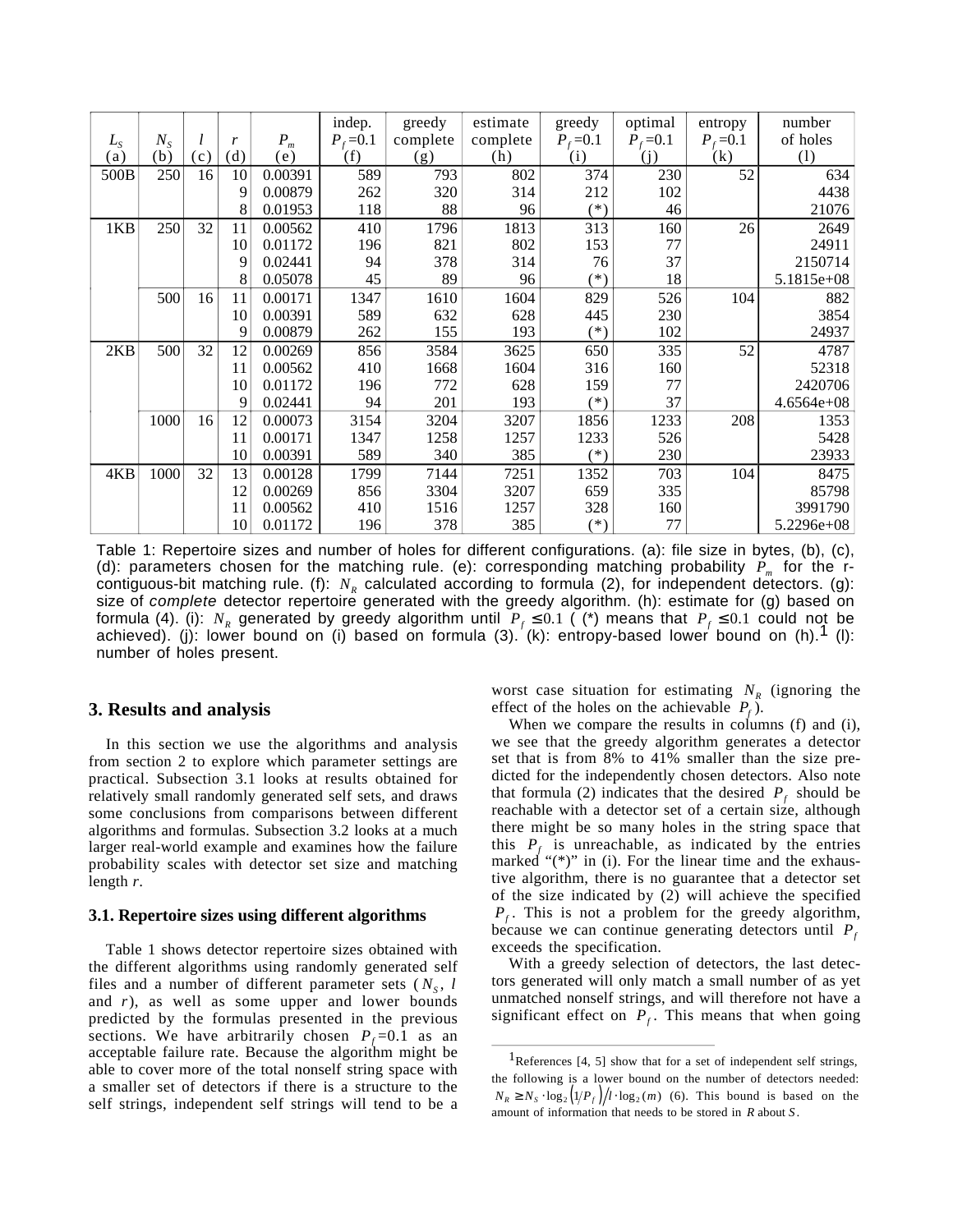from  $P_f = 0.1$  to  $P_f = \min_{N_R}(P_f)$ , quite a large number of extra detectors may have to be added to match all of the tiny unmatched regions of nonself string space. This explains the large difference in detector set size between, for example, 90% detection rate and the maximum detection rate (complete repertoire).

Both (3) and (6) (columns (j) and (k) in Table 1) are indeed effective lower bounds on the size of the detector set needed for a failure probability of  $P_f = 0.1$ . The entropy-based lower bound is less strict, partially because it does not take the properties of the matching rule into account. The lower bound in column (j) is based on optimal spacing of the detectors, which is precisely what the greedy algorithm tries to achieve, so we could view column (j) as the optimal detector set size for the greedy algorithm. Interestingly, when the greedy algorithm aims for an optimal detector set size that is smaller or almost equal to the size indicated by the entropy-based lower bound (i.e.,  $(j) \leq (k)$ ), it is unable to do so (entry in (i) is " $(*)$ ") because the number of holes in the string space (column (l)) is too large with respect to the desired  $P_f$ . This suggests that

$$
\left(1 - P_f\right) / P_m \ge \frac{N_s \cdot \log_2\left(1 / P_f\right)}{l \cdot \log_2(m)}\tag{7}
$$

is an interesting lower bound on the value for  $P_m$  (and therefore *r*) given  $N_s$ , *l* and  $P_f$ .

Within one set of rows with the same  $N<sub>S</sub>$  and *l*, we see that the repertoire size decreases with matching length *r*. However, the number of holes in string space seems to increase in an exponential fashion with decreasing *r* up to the point where we can no longer find an adequate detector set for the acceptable failure probability  $P_f$ . Since  $P_m$  increases exponentially with (*l-r*), a smaller matching length means that each detector matches more strings, so fewer detectors are needed. However, each self string will also match more detectors, so the space of candidate detectors becomes smaller and the number of holes due to interaction between self strings gets larger. For the smallest *r* for which we can construct an adequate detector set *R*, a large number of the nonself strings not matched by *R* are holes. As mentioned before, using different matching lengths at the same time would allow us to combine matching all nonself strings and covering most of the nonself string space by a small number of detectors.

By looking at rows with the same  $L<sub>S</sub>$ , we can get an idea of the effect of choosing a shorter or longer string length to split the data up in self strings. For instance, the rows with  $N_s$ =250 and *l*=32 are generated for the same data as the rows with  $N_s$ =500 and *l*=16. Similarly for  $N_s = 500$ ,  $l = 32$  and  $N_s = 1000$ ,  $l = 16$ . We see that with a longer string length *l*, a smaller number of detector is needed to achieve  $P_f = 0.1$ . If we look at how much space is taken up by the detector set  $(N_R \times l)$ , the larger string length still comes out ahead. Note that with the larger string length the number of holes in the string space is substantially larger (for the same values of *r*). This is due to the fact that the string space itself is much larger as well. However, the fraction of string space occupied by holes is smaller for larger *l* because the self strings are spaced farther apart and therefore interact with each other less. This means that for a larger string length *l*, we can choose *r* smaller and still have an acceptable detector set. This is exactly opposite to what we would expect if we wanted to keep the matching probability  $P_m$  constant.

# **3.2.**  $P_f$  versus  $N_R$  for a real data file

Figure 2 shows how  $P_f$  varies with  $N_R$  for a binary file (GNU emacs v19.25.2 SGI binary, 3.2MB). The data



Figure 2:  $P_f$  versus  $N_R$  for a binary file. (a): linear scale for  $N_R$ ; (b): log scale for  $N_R$ .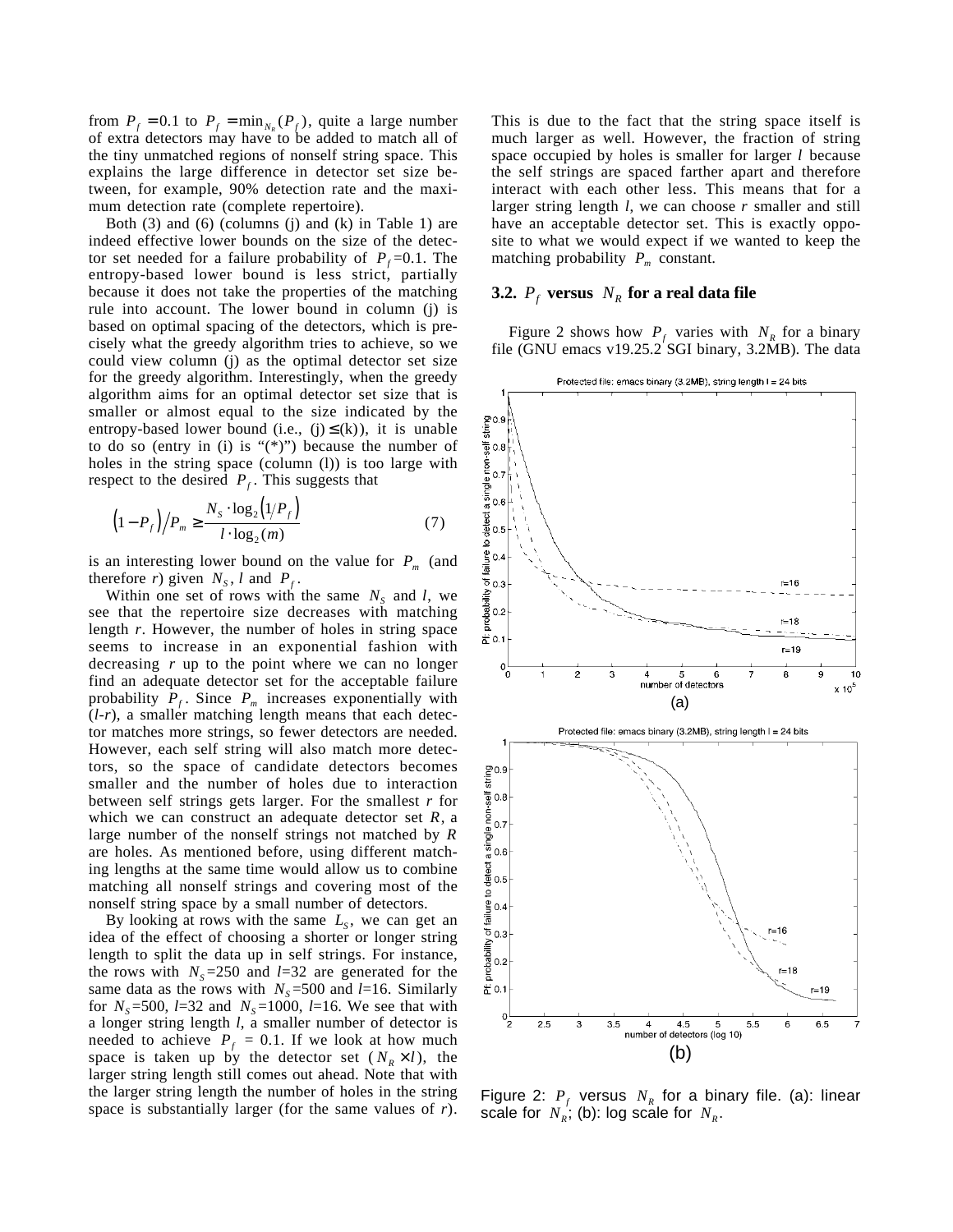for each value of *r* was derived from a single large detector set generated with the linear time algorithm (one million detectors for  $r=16$  and  $r=18$ ; 5 million detectors for *r*=19). 1000 nonself strings were checked against each of these detector sets, and for each nonself string we recorded the *first* detector to match the string. We can then derive the probability of success  $(1 - P_f)$  as the cumulative histogram over these values. Note that this means that the points in each curve are not completely independent. However, this approach gives us a reasonable approximation for a much smaller computational effort.

The figure shows a sharp drop in the failure probability for the first couple of hundred thousand detectors. This is due to the probabilistic nature of coverage of the string space by detectors. We would expect this decline to be even more pronounced if we were to generate the detectors using the greedy algorithm, because then the detectors chosen first are those which cover as many nonself strings as possible. The decline in  $P_f$  is sharper for smaller values of *r*, and therefore for larger matching probabilities, because each detector matches a larger fraction of string space, so most of the space is covered by a small number of detectors. However, as the detector set size increases,  $P_f$  levels off at a higher level for smaller *r* because there are more holes.

Note also that for each detector set size there is an optimal value for *r*. In general, if we want to have a smaller detector set, we will have to use a smaller value for *r* (such that each detector matches more nonself strings). Similarly, for each value of  $P_f$  there is an optimal value for *r*. As the acceptable failure rate decreases, we will have to go to larger values of *r* (more specific detectors) and larger detector sets.

Finally, if we want to exploit the fact that the failure probability decreases exponentially with an increasing number of machines, each of which is running its own detector set, we may already be satisfied with  $P_f \approx 0.5$ . Figure 2 shows that this can be achieved with a repertoire as small as 30,000 to 120,000 detectors. This is quite an achievement given that the original self file contains about one million strings.

# **4. Summary of formulas, practical issues and rules of thumb**

This section gives a summary of the appropriate formulas for the r-contiguous-bits matching rule, and gives step-by step instructions on how to choose the matching rule parameters for a real data stream.

#### **4.1. Choosing the alphabet size**

The larger the alphabet size used, the harder it becomes to make an optimal choice for the matching length *r*. This is due to the fact that for the matching rules considered here, the matching probability

 $P_m \propto m^{-r}$  [11, 13]. Assuming that  $P_m$  has to stay within certain bounds for the detection algorithm to perform efficiently, the range of acceptable values for *r* becomes very narrow with increasing alphabet size.

For some applications, however, a non-binary alphabet may be more appropriate. For example, [6] describes an experiment in which a C program compiled for a RISC architecture was checked for changes. Each opcode was mapped into one of 104 symbols (*m*=104). An important area of future investigation is to study the performance of different size alphabets, especially in those cases where a non-binary alphabet is most natural.

#### **4.2. Choosing the string length**

First, we determine a lower bound for *l* by requiring that the self strings should occupy only a fraction of the total string space:

$$
N_s \approx L_s/l \leq 2^l .
$$

Table 2 illustrates some values for  $L<sub>S</sub>$  and the corresponding lower bounds for *l*.

|  |  |  |  |  | $ L_{\rm s} $ 384   2K   10K   49K   229K   1M   4.7M   21M   92M   403M |
|--|--|--|--|--|--------------------------------------------------------------------------|
|  |  |  |  |  |                                                                          |

Table 2:  $L_{\rm s}$  versus lower bound for *l* 

Note that this is not an exact lower bound for *l*, because splitting up the data into *l*-bit strings may cause many duplicate strings, so  $N_s \leq L_s/l$ . If we want to know the exact lower bound for *l* (or if the data to be checked for changes is not a fixed size file but rather a continuous stream of data) we can explicitly count the number of unique *l*-bit strings for different values of *l*.

The second step in selecting string length is to determine whether there exists a natural string length imposed by the data. For instance, if the data to be protected is a database consisting of a series of 4-byte records, then a multiple of four bytes would be an obvious string length to try because it preserves the structure of the data. If the data does not exhibit any natural string length, we might still be able to find by inspection certain recurring features that we want to be able to capture. The string length will have to be longer than these features for them to be preserved in the self strings. Finally, there will be an upper bound to the string length, imposed by the generating algorithms. Increasing *l* usually also means *r* has to be increased (certainly if we want the matching probability to remain constant). However, for large *l* and *r* the algorithms described in this report become computationally very expensive.

#### **4.3. Choosing the matching length**

To keep the number of holes low, we want to pick *r* such that  $N_s \leq 2^r$  (5). Again, we might want to replace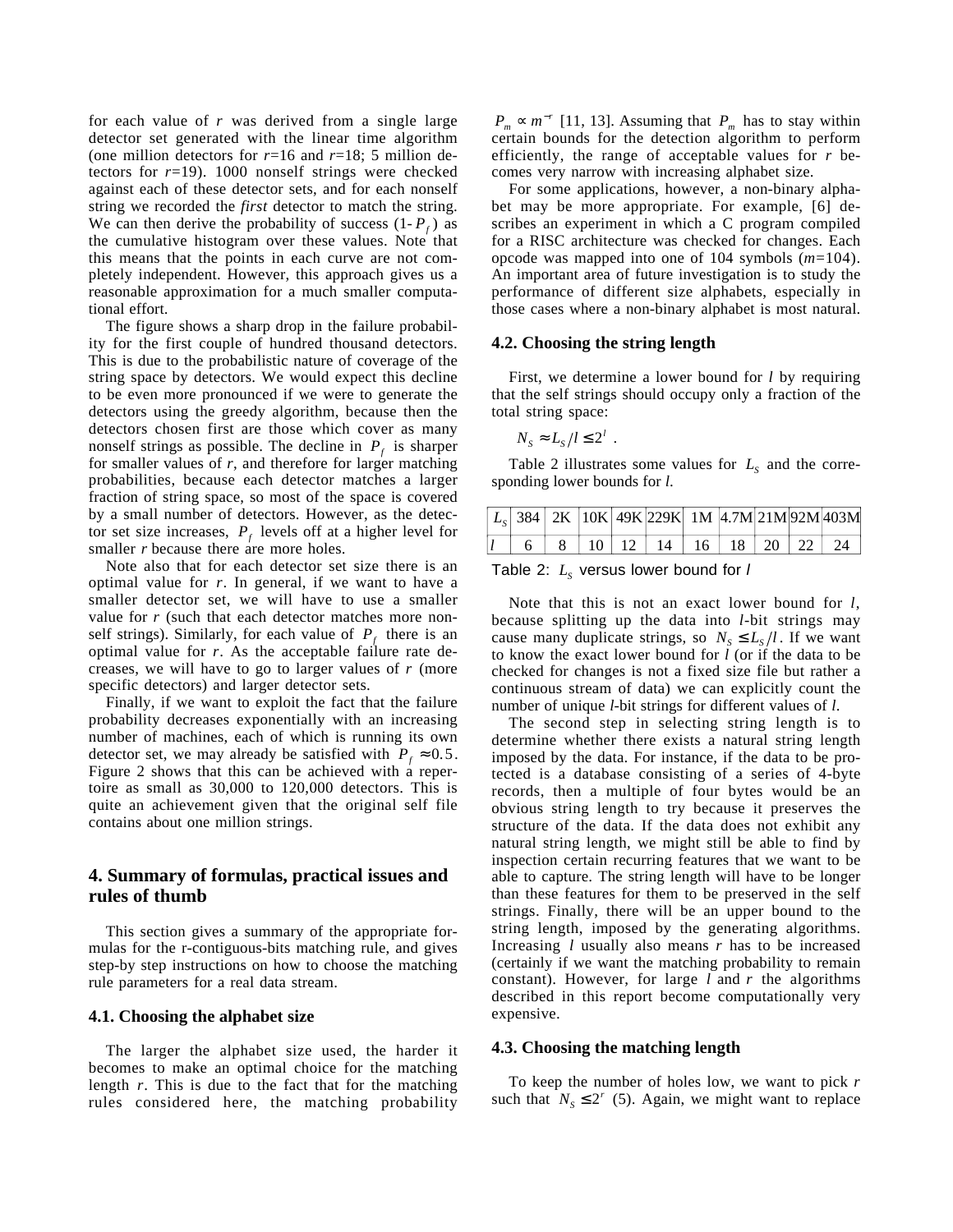$N<sub>S</sub>$  in this formula by the number of unique *l*-bit strings that appear in the data.

As illustrated by Table 1, formula (7) gives an approximate upper bound on *P<sup>m</sup>* (and thus a lower bound on *r,* for a given string length *l*) in order to be able to construct a detector repertoire for the acceptable failure probability  $P_f$ :

$$
(1 - P_f)/P_m \ge \frac{N_s \cdot \log_2(1/P_f)}{l \cdot \log_2(m)}\ . \tag{7}
$$

Finally, after a minimum value for *r* has been chosen, we may want to count the exact number of holes present in the string space. If this exceeds the acceptable number of holes of  $N_H \le P_f \cdot 2^l$ , we choose a smaller matching probability (i.e. larger *r*) and try again. In general, because we don't have an exact procedure to determine the optimal values for *l* and *r*, a number of valid combinations may have to be tried and weighed against each other in terms of ease of construction of the detector set, size of the resulting detector set, attainable failure probability, etc.

### **4.4. Choosing the number of detectors**

Above we have seen a number of lower bounds and estimates for  $N_R$  under different assumptions. We will go through these one by one, from the least tight lower bounds to what we expect to be the best estimates.

If the parameters of the self set and matching rule are such that generating the detectors using the greedy algorithm is too expensive, we can use the linear time algorithm to select a set of detectors independently chosen from the candidate detectors. If we assume the detectors chosen are also independent of each other with respect to the total string space, we get the lower bound from (2):

$$
N_R \approx -\ln\left(P_f\right)/P_m\tag{2}
$$

This last independence assumption usually doesn't hold: because of the limited number of candidate detectors, there will be more overlap between detectors than we would expect from strings chosen independently from the entire string space. If this is the case, the number of detectors needed to achieve  $P_f$  can be quite a bit larger than the value indicated by  $(2)$ . We may have to estimate the actual  $P_f$  a posteriori over a sample of nonself strings.

If we use an algorithm that attempts to spread out the detectors, such as the greedy algorithm, the minimum number of detectors needed to achieve an acceptable  $P_f$  is given by (3):

$$
N_R \ge \left(1 - P_f\right) \bigg/ P_m \quad . \tag{3}
$$

This is an absolute lower bound, in the sense that it is impossible to cover that much of string space with fewer detectors. However, depending on the structure present in the self data, it may be hard to pick detectors

that are spread apart optimally. Note that if we have chosen *r* according to formula (7), using this lower bound for  $N_R$  will automatically imply that we also satisfy the entropy lower bound (6). Using (3) to calculate the number of detectors needed for the greedy algorithm is only interesting in terms of getting a ballpark figure for  $N_R$  to evaluate whether the parameters *l* and *r* have been chosen efficiently. If we are satisfied with the estimate we simply run the greedy algorithm until it reaches exactly the desired  $P_f$ . If we are interested in achieving the minimum possible failure probability  $P_f$ , we can construct a complete detector repertoire by running the greedy algorithm till exhaustion. (4) provides a fairly close estimate for the size of the complete detector set for independent self strings:

$$
N_R \propto 2^r \cdot \left(1 - 2^{-r}\right)^{N_s} \tag{4}
$$

#### **4.5. Detection scheme**

One area that we have not yet examined closely is how best to implement the actual detection scheme once an appropriate detector set has been generated. Here are some possible examples:

- Maximum security: every string needs to be checked against the entire detector set. Other, more conventional, change-detection algorithms may be more appropriate in this case.
- Intermittent checking: every so often a small number of strings can be checked against a small number of detectors chosen at random from the detector set. This relies on the probabilistic nature of this change-detection method. It assumes that if a change is undetected, it will be detected during some other check, or on another machine. This might not be acceptable if a single occurrence of the change can be fatal.
- Weighted detection: detectors can be chosen more frequently depending on previous performance, based on known expected changes (known failure modes, virus signatures, etc.), or in order to get a homogeneous coverage of nonself string space (some areas of nonself string space may be covered by more detectors than others).
- Distributed detection: the detector set is split up over a number of autonomous agents (see [1]) each doing checks in parallel. This is also the scheme used in the real immune system, where each T-cell corresponds to a single detector.
- Distributed independent detection: each agent has a detector set generated independently from all other agents. This is similar to a population of individuals with immune systems. The advantage is that holes in one individual's immune system can be covered by another's, so an infection cannot spread through the entire population. A similar setup can be used to protect a whole network of computers.